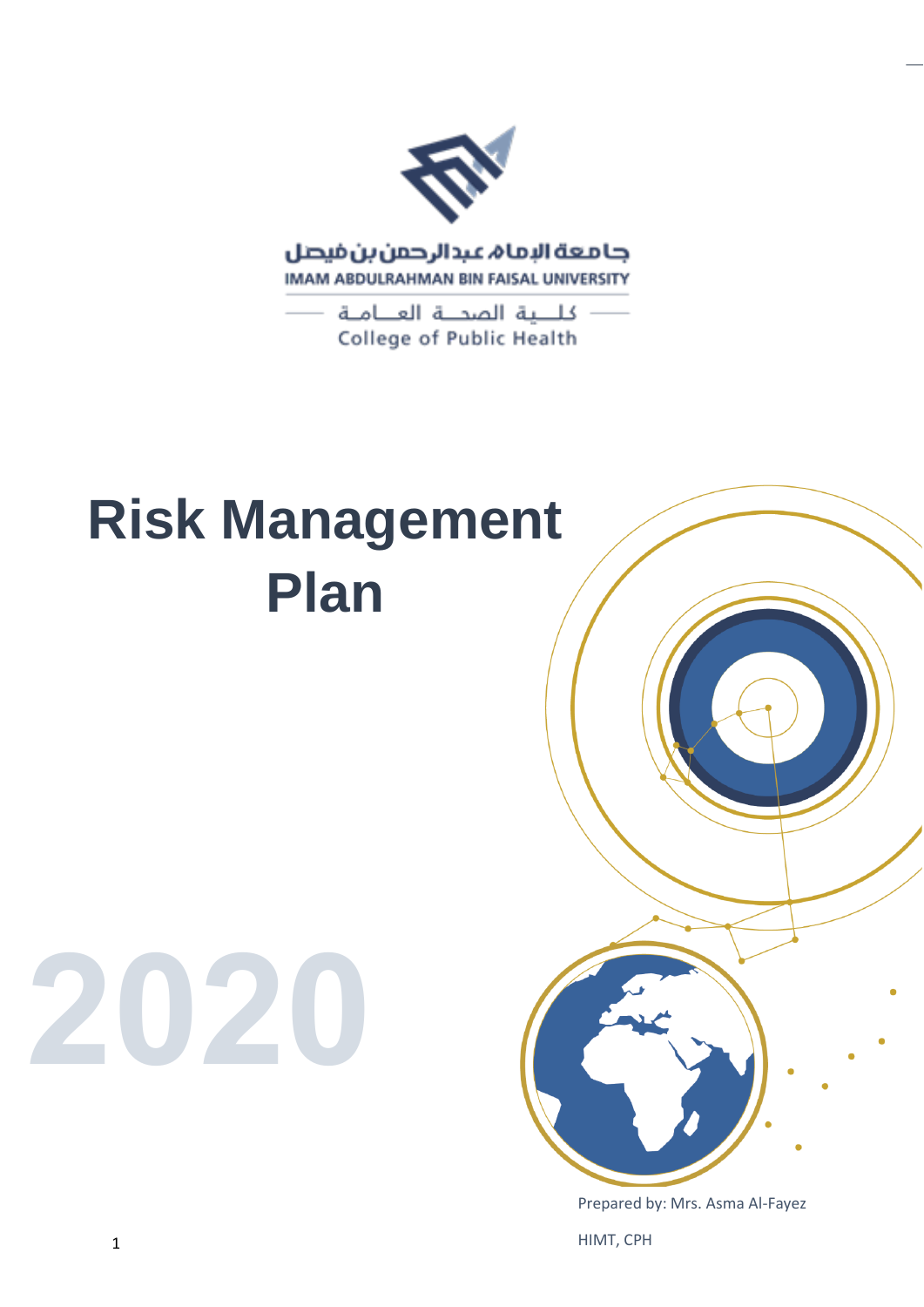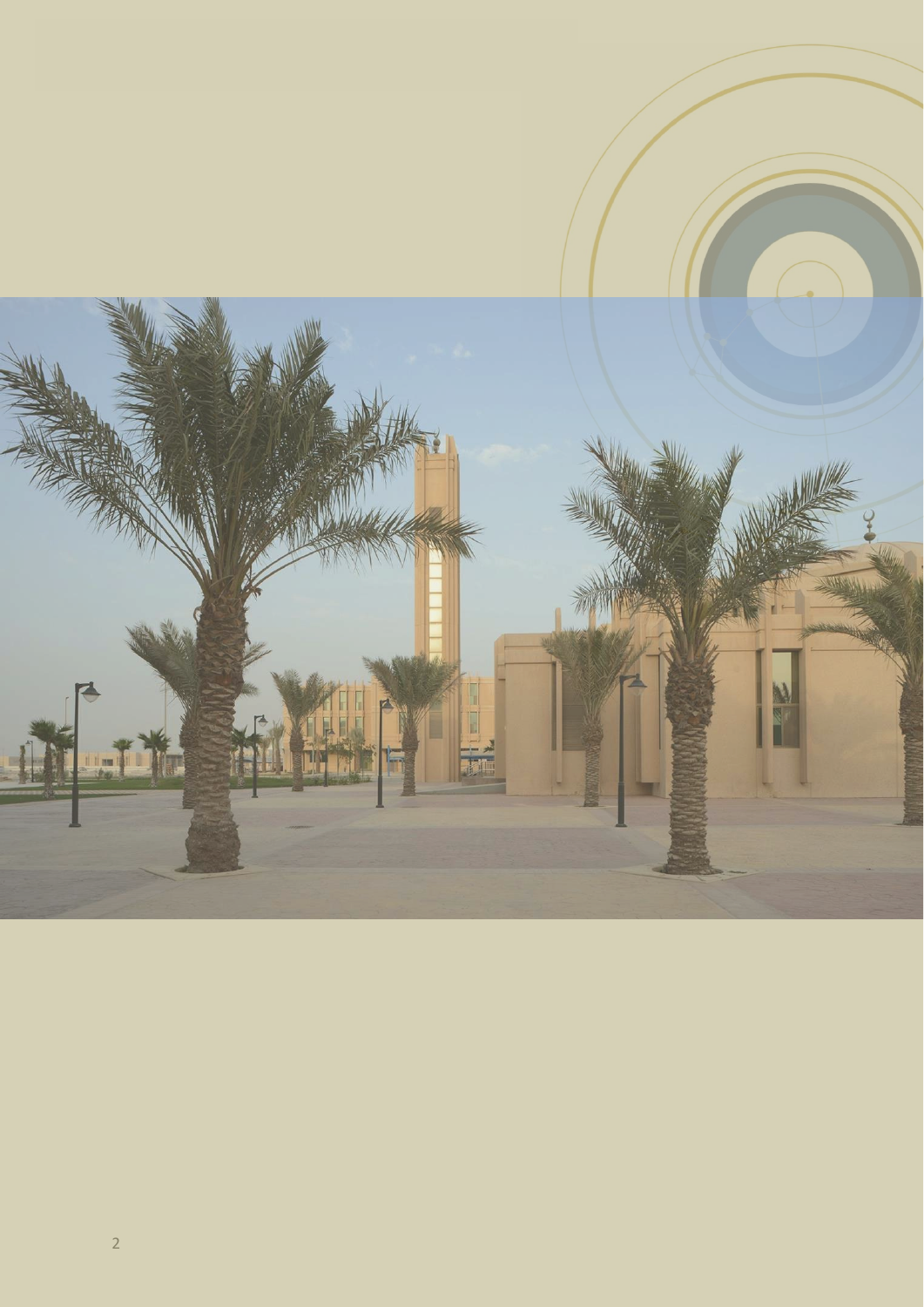## **Content**

| <b>Content</b>                                 | <b>Page Number</b> |
|------------------------------------------------|--------------------|
| <b>Part 1: Introduction to Risk Management</b> | $4 - 7$            |
| Part 2: Risk management process                | $8 - 19$           |

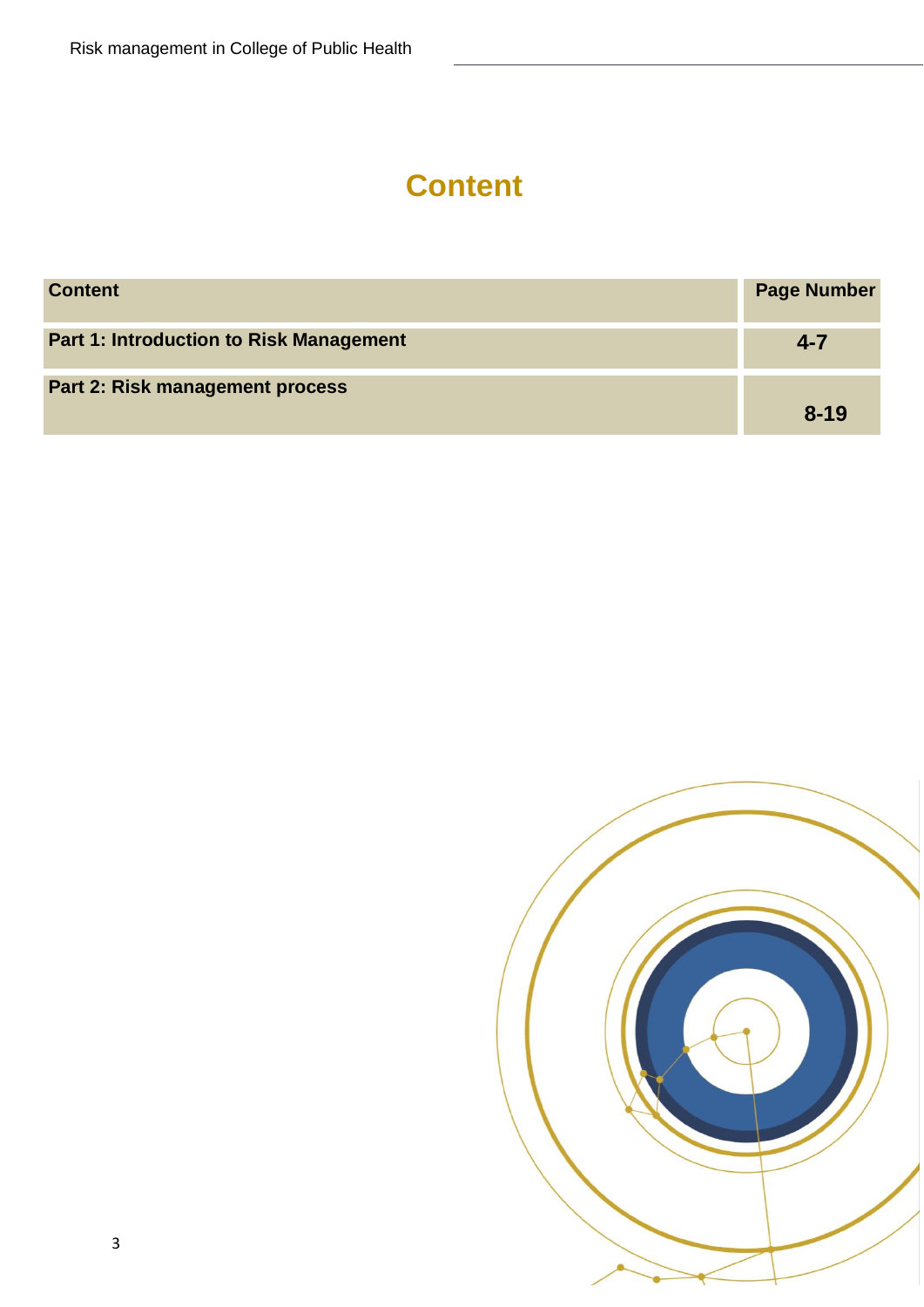## **Introduction**

Risk taking, the engine driving business worldwide, is vital to higher education institutions seeking high reputation and sustainable success. Risk management within the college of public health aim to identify, assess and evaluate risks in order to provide the required controls to minimize the risk level.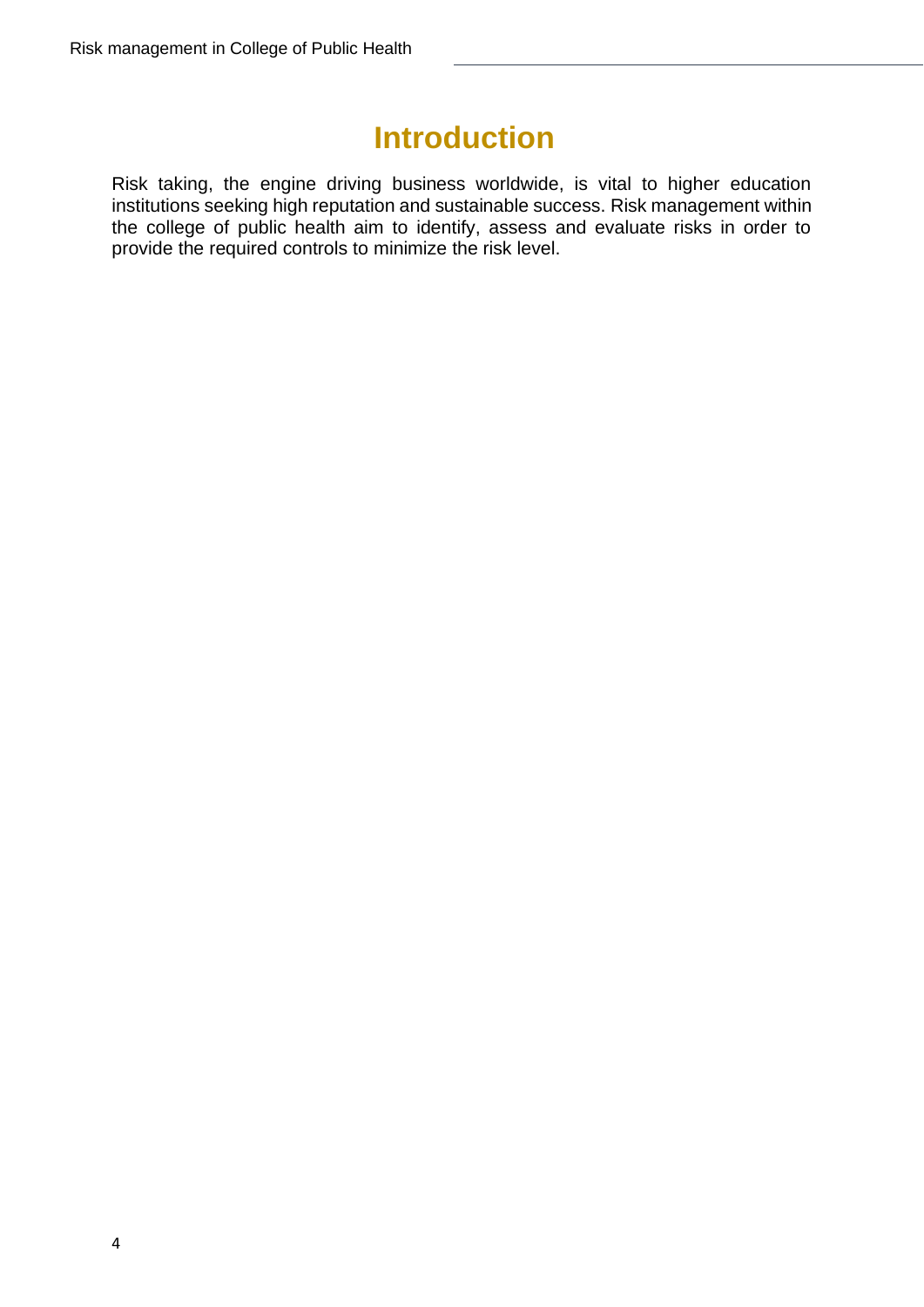#### **Risk Management**

Risk is defined as "the effect of uncertainty on objectives" (ISO31000, 2009). An effect is a deviation from the expected — positive and/or negative. Risks are linked to objectives. They have an element of probability (likelihood) of a perceived threat or opportunity and the magnitude of impact that this perceived threat or opportunity would have upon the objectives (consequences). Therefore, the outcome may be positive or negative.

Risk Management is a central part of any organization's strategic management. It is the process of the identification, assessment, evaluation and prioritization of risks followed by coordinated and economical application of resources to mitigate, monitor, and control the risks in order to achieve the university objectives.

#### **Risk Management Policy**

The College of Public Health is committed to provide a safe and secure environment

for the college's students, employees and visitors through adopting, whenever

possible, recommended best practices in the identification, evaluation and cost-

effective control of risks. In order to ensure the risks are eliminated or reduced to an

acceptable level.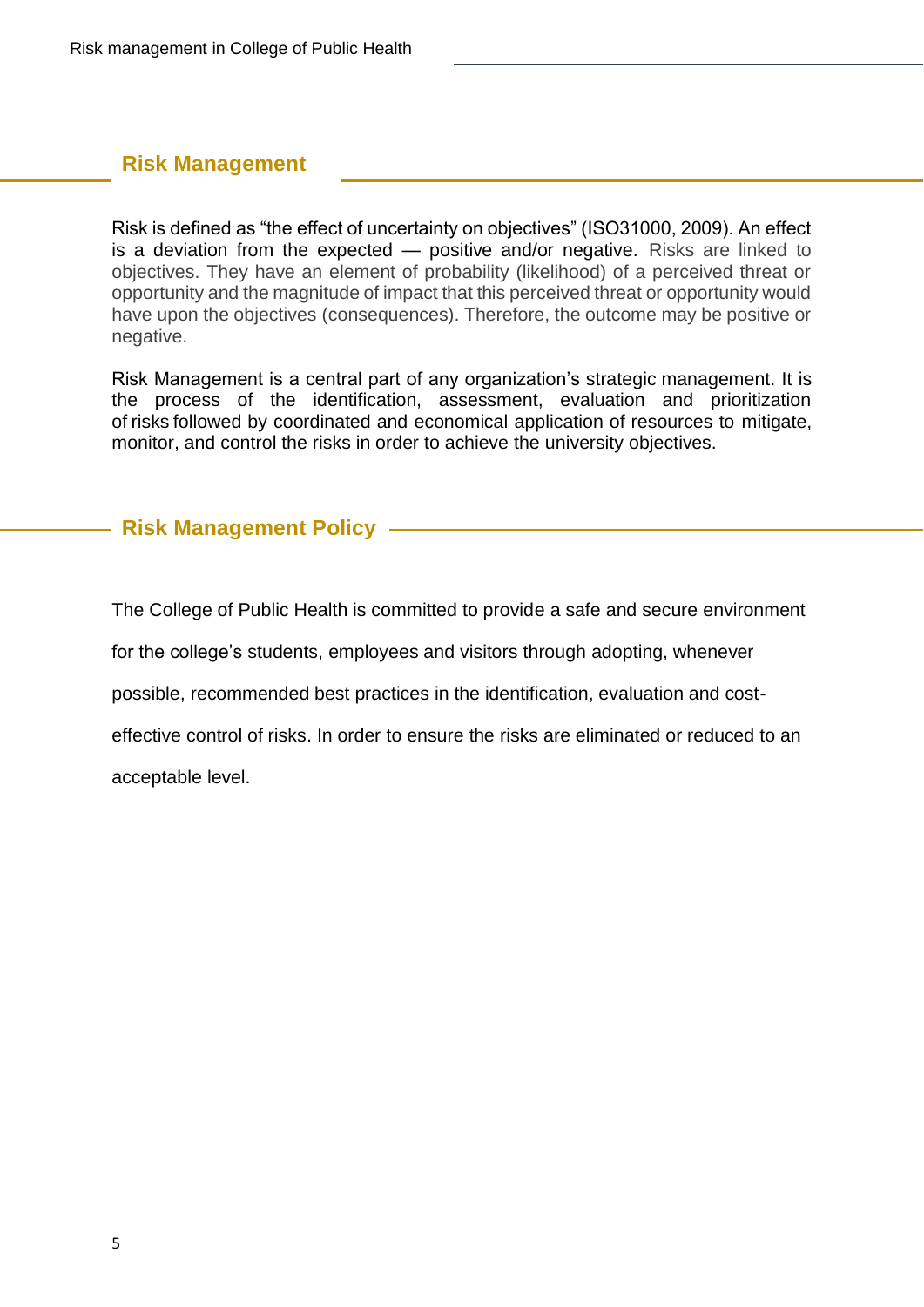#### **Risk Management Objectives**

- ❖ Achieving the college's goals by reducing the level of uncertainty
- ❖ Supporting the implementation of the university's strategic plan.
- ❖ Better decision-making support
- ❖ Ensure effective use of resources
- ❖ A consistent system for identifying, analyzing and treating risks
- ❖ Promote healthy self-criticism within the college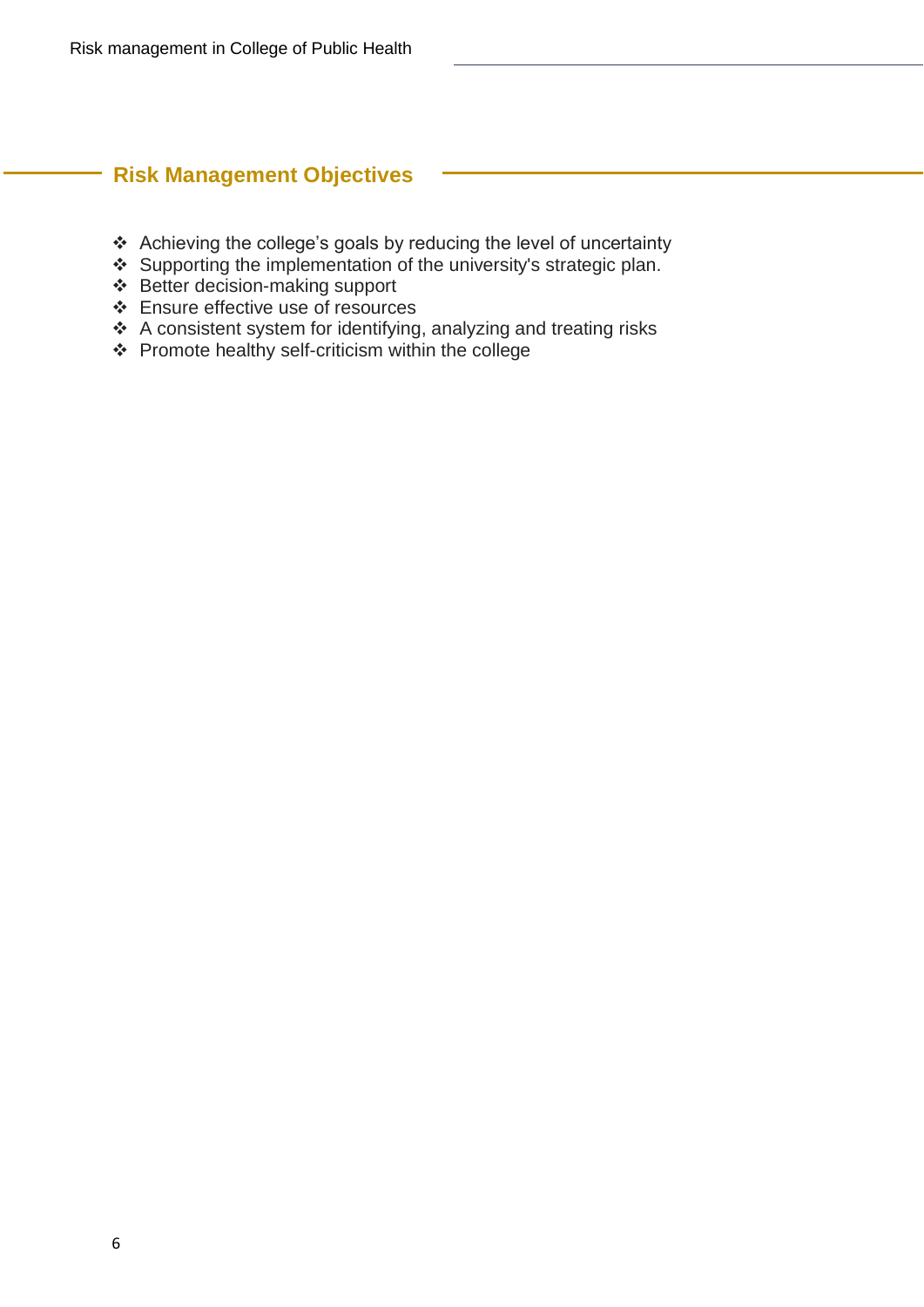#### **Responsibility**

#### **Dean of the College**

- Ensure the commitment of college employees to report accidents
- Ensure the cooperation of the college's employees with the Agency for Studies, Development and Community Service

#### **Vice Dean for Studies, Development and Community Service**

- Follow up on the work of the Risk Management Unit
- Supervise the risk register and risk reporting system reports
- Supervise the reports of health and safety follow-up in the college through cooperation from the responsible authorities

#### **Risk Management Coordinator in the college**

- Follow up on the risk reporting system and periodically verify and follow up incidents
- Prepare an annual report
- Review the accident reports submitted periodically to ensure completeness and accuracy
- Check the causes of accidents and the mechanism for treating them, and limiting their recurrence
- Form a team to conduct root cause analysis if the situation requires
- Review the risk register periodically and establishing a mechanism to ensure its updating

#### **College employees**

• Report any accident that occurred or nearly happened in the College of Public **Health**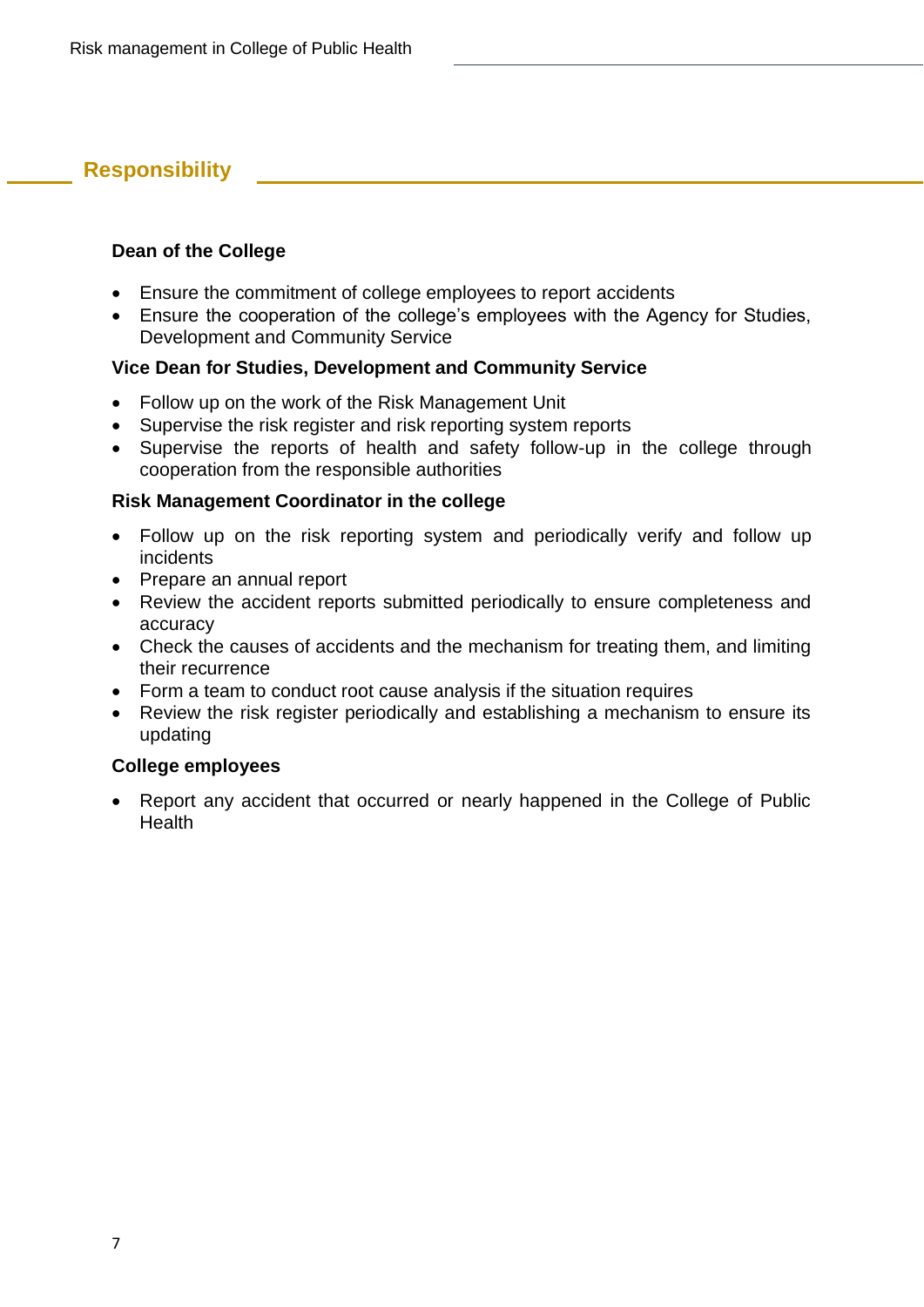#### **Risk Management System**

Risk management is a part of every official's day to day responsibilities. The College of Public Health risk management system is designed to ensure the achievement of the use of. The system includes the following: First: the risk management process

Second: Reporting accidents

Third: Follow up on health and safety procedures in the college

#### **Risk Management Process**

Risk management process in the College of Public Health is consistent with the seven elements identified in the Risk management standard of ISO 31000, 2009 (2018 revised).

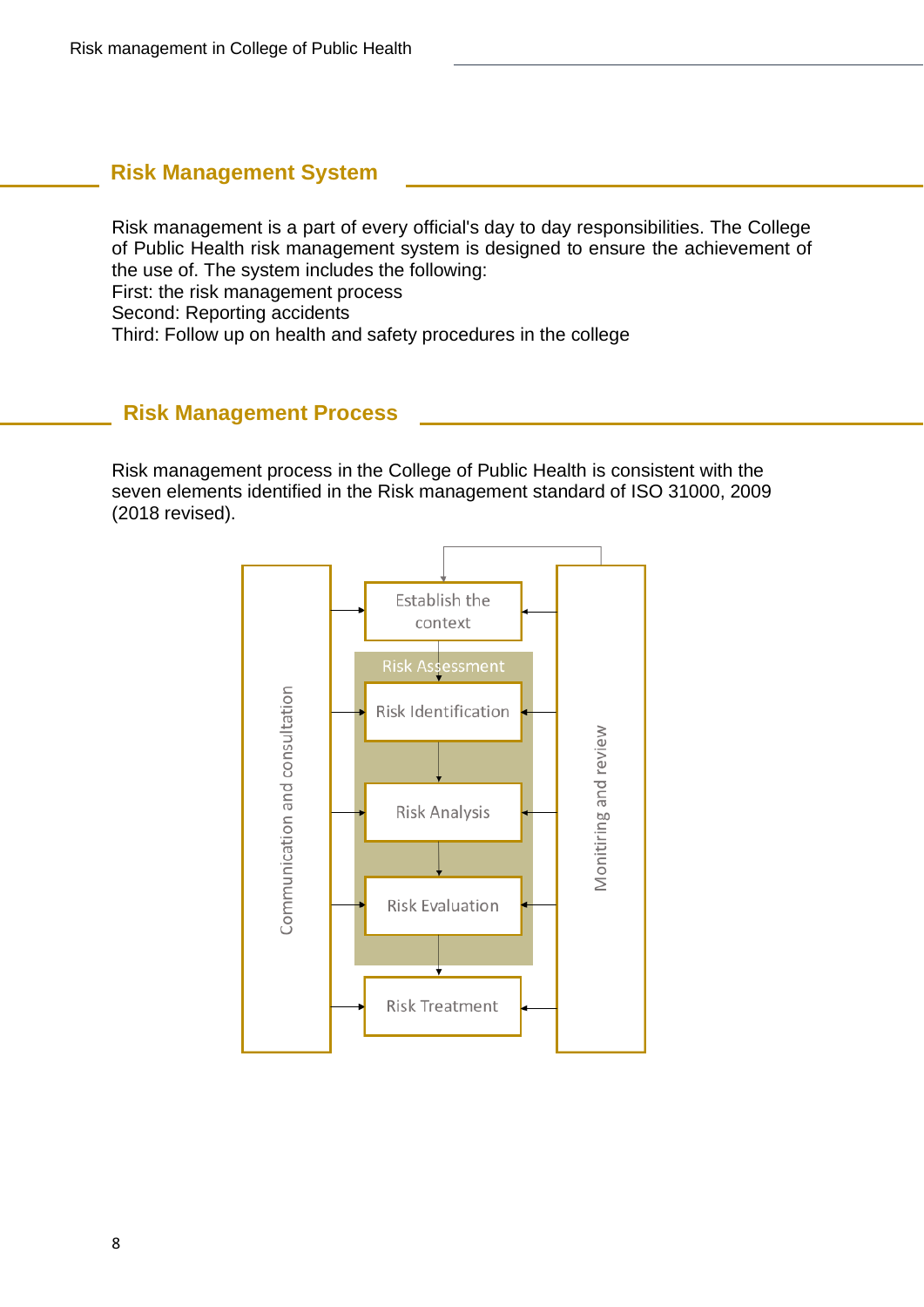#### **Step 1: Communication and consultation**

Effective communication and consultation should take place s inside and outside the college during all stages of the risk management process to ensure that the process and its results are understood at the college level. The duties and responsibilities of the college's employees in relation to risk management have been defined

#### **Step 2: Establish the context**

By defining the context, the college was able to define the internal and external parameters and define the college's risk management policy that clarifies the scope and limits of the risk management process

#### **Step 3: Risk Identification**

Through risk identification, a comprehensive list of risks was created that may prevent or hinder the achievement of the strategic objectives. This was done by applying a number of strategies:



- List the factors contributing to the risks.
- Considering existing controls and procedures that mitigate risks

**Risk category**

When determining the risk categories, the risk management unit in the college based on the risk categories specified by the Deanship of Quality and Academic Accreditation, which are:

- 1. Strategic risks
- 2. Compliance risk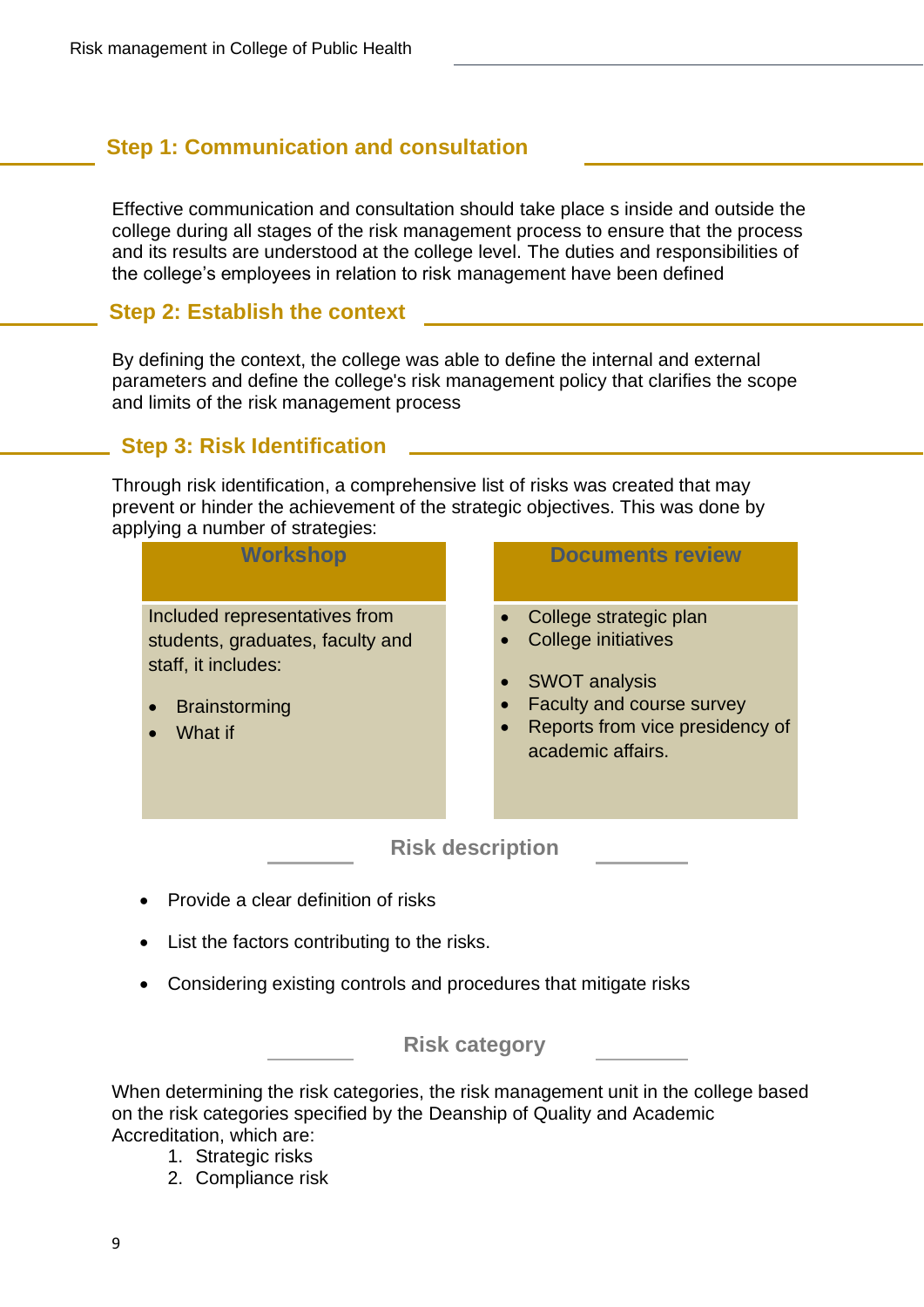- 3. Financial risk
- 4. Health, safety and environmental risks
- 5. Human resource risks
- 6. Reputation risk
- 7. Operational risk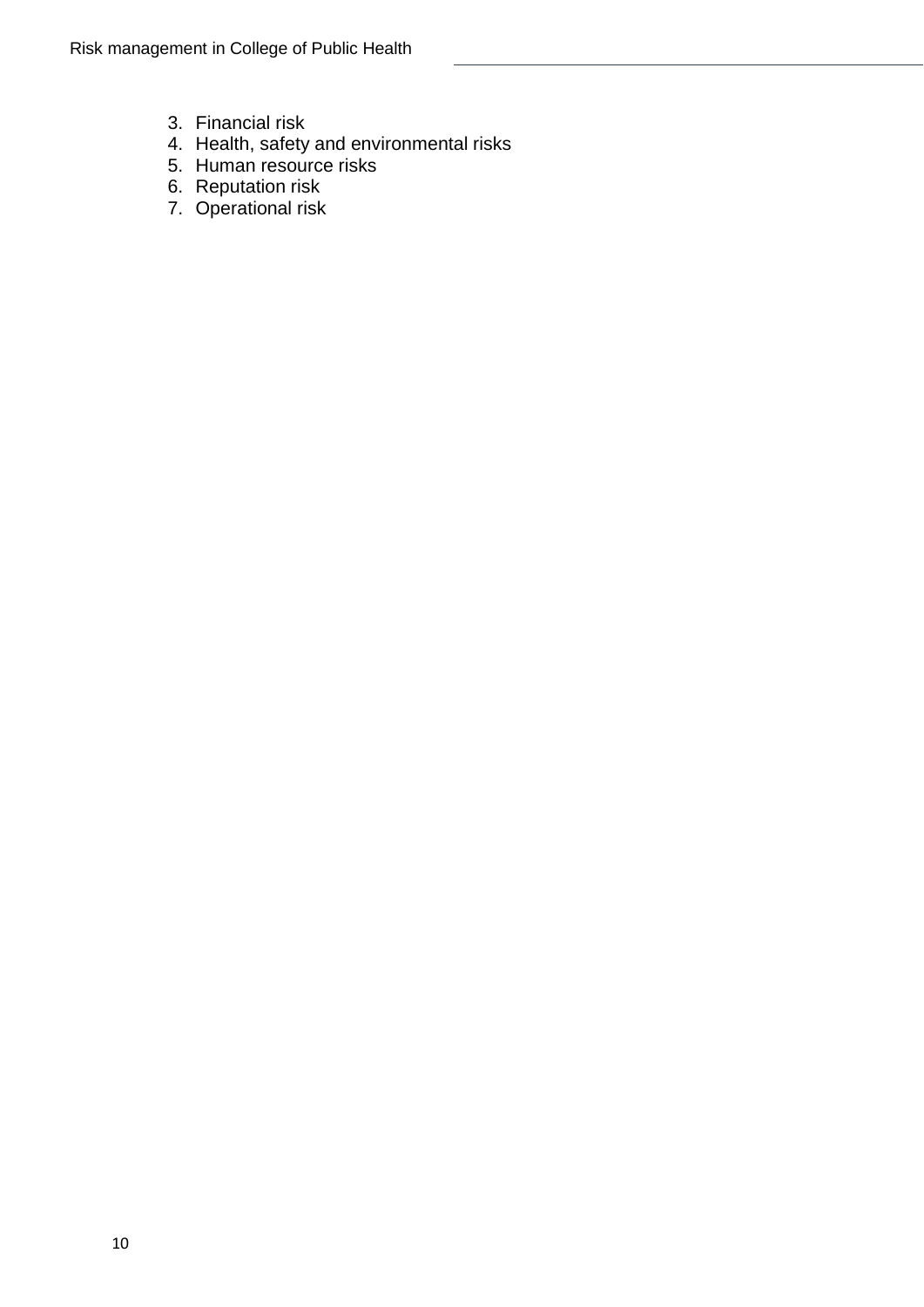#### **Step 4: Risk Analysis**

- Risk analysis -

The purpose of risk analysis is to build an understanding of the risks through assessment, which will contribute to choose the appropriate decision whether there is an urgent need for intervention. Risk assessment is based on impact and likelihood of occurrence :

| <b>Impact</b> | The outcome of an event, and it should take into account performance,<br>cost, timescale, quality of services and reputation |
|---------------|------------------------------------------------------------------------------------------------------------------------------|
| Likelihood    | The chance of something happened.                                                                                            |

### **Risk Score = Impact x Likelihood**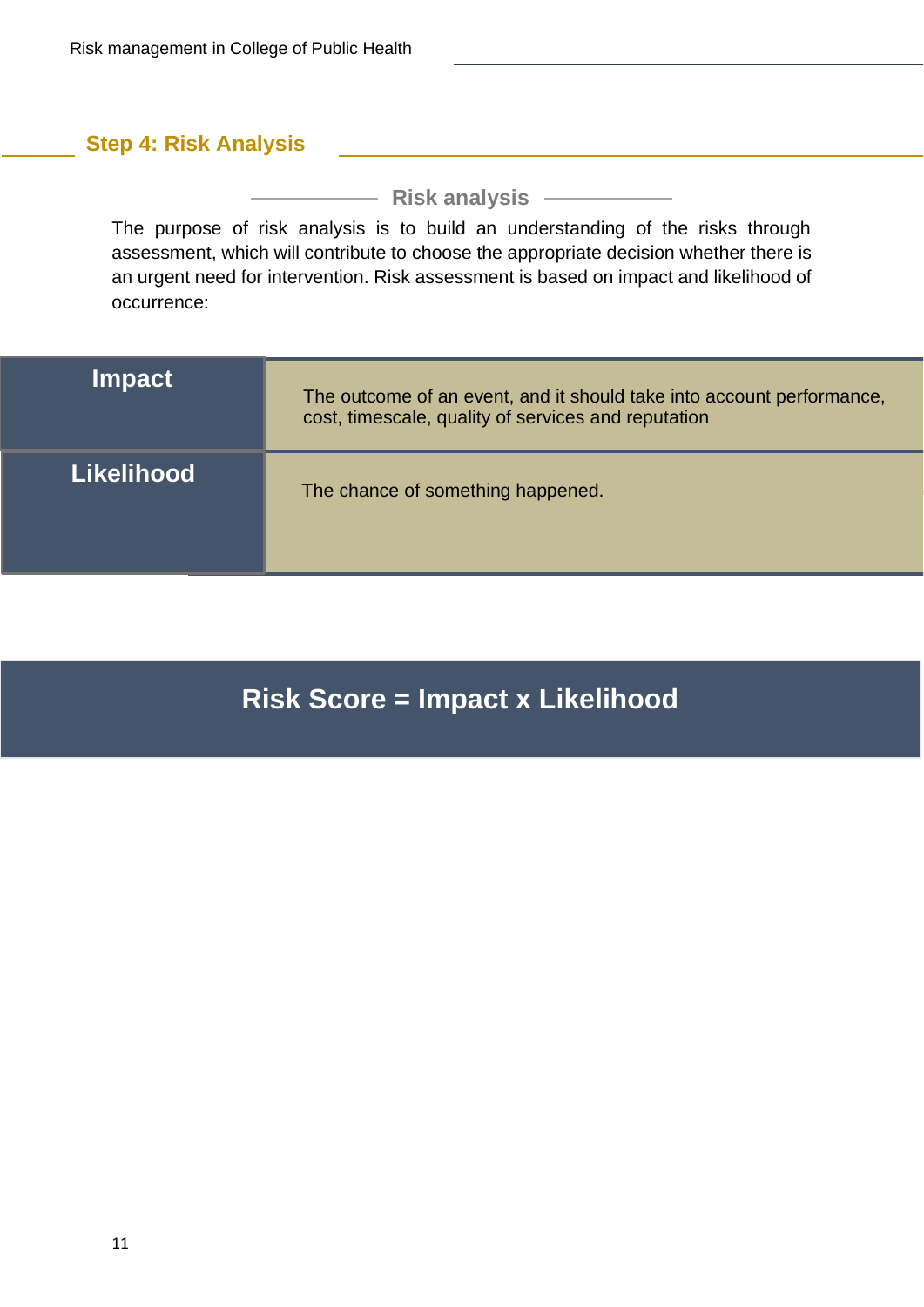## **College of Public Health Risk Assessment Criteria**

#### **First: Likelihood Assessment**

| <b>Criteria</b> | <b>Score</b>   | <b>Description</b>                                                                                                                                                                         |  |  |
|-----------------|----------------|--------------------------------------------------------------------------------------------------------------------------------------------------------------------------------------------|--|--|
|                 |                |                                                                                                                                                                                            |  |  |
| Almost certain  | 5              | This event is expected to occur under most circumstances<br>It is expected to happen this year<br>There could be a history of regular occurrence                                           |  |  |
| Likely          | 4              | There is a strong possibility that an event will occur<br>It is expected to happen within the next three year<br>There may be a history of recurring occurrence                            |  |  |
| <b>Possible</b> | 3              | The event may happen at some point<br>It may happen within the next three years<br>There could be a history of accidental occurrence                                                       |  |  |
| <b>Unlikely</b> | $\overline{2}$ | It is unlikely to happen, but it may happen in exceptional circumstances<br>It could happen at some point during the next five years<br>No or very limited experience of a similar failure |  |  |
| Rare            | 1              | Never occur before<br>Unlikely to happen                                                                                                                                                   |  |  |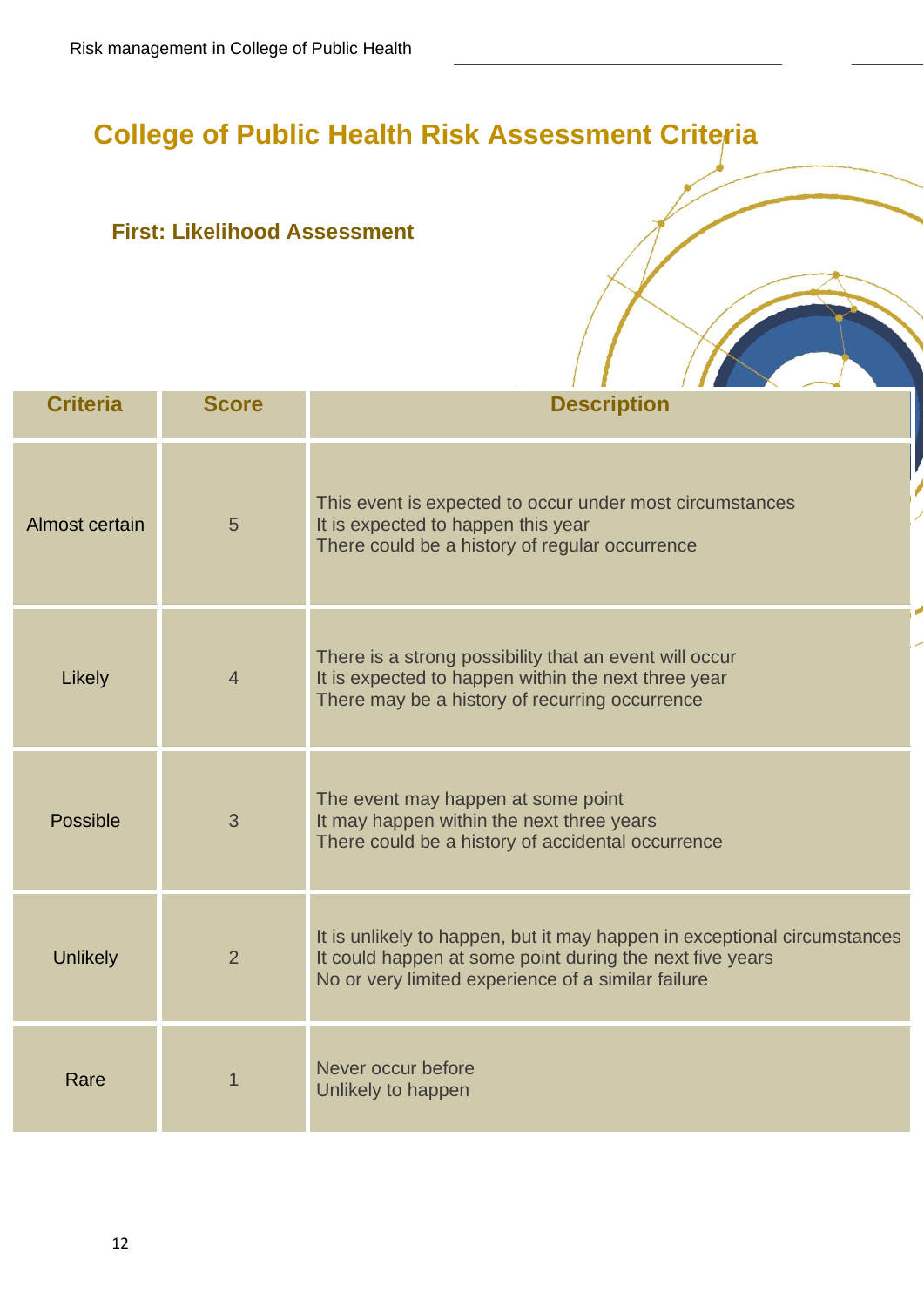## **College of Public Health Risk Assessment Criteria**

| <b>Second: Impact Assessment</b> |                |                                                                                 |                                                          |  |
|----------------------------------|----------------|---------------------------------------------------------------------------------|----------------------------------------------------------|--|
| <b>Criteria</b>                  | <b>Score</b>   | <b>Health and Safety</b>                                                        | <b>Financial</b>                                         |  |
| <b>Sever</b>                     | 5              | A death or multiple deaths or<br>critical injuries that require special<br>care | Financial loss is more than 50% of<br>the college budget |  |
| Major                            | $\overline{4}$ | Critical injuries that require<br>special care                                  | Financial loss from 25% to 50% of<br>the college budget  |  |
| <b>Moderate</b>                  | 3              | An injury that require a visit to the<br>health clinic                          | Financial loss from 10% to 25% of<br>the college budget  |  |
| <b>Minor</b>                     | $\overline{2}$ | Minor injury that require first aid<br>from the college                         | Financial loss from 5% to 10% of<br>the college budget   |  |
| Low                              | 1              | A superficial injury that doesn't<br>requires medical care                      | Financial loss is less than 5% of the<br>college budget  |  |

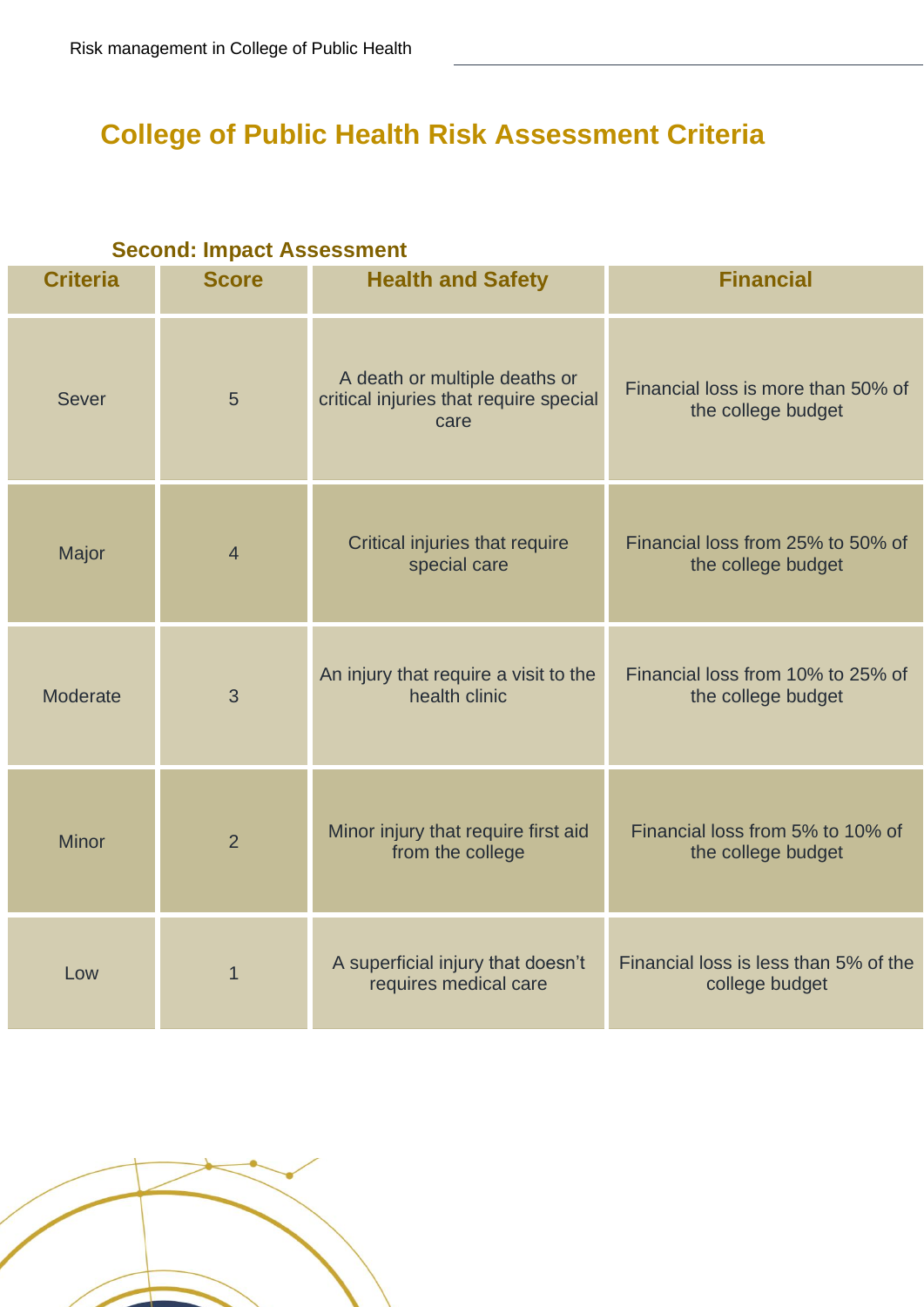## **College of Public Health Risk Assessment Criteria**

| <b>Second: Impact Assessment</b>                  |                                                                                             |                                                                                             |  |
|---------------------------------------------------|---------------------------------------------------------------------------------------------|---------------------------------------------------------------------------------------------|--|
| <b>Human Resources</b>                            | <b>Reputation</b>                                                                           | <b>Service delivery</b>                                                                     |  |
| High impact of 20% or more of<br>college staff    | Long-term impact at the global /<br>national level                                          | A pause in the progress of work<br>for a week or more                                       |  |
| High impact of 10% to 20% of the<br>staff         | Medium term impact with negative<br>media commentary at the national<br>/ regional level    | Interruption in the workflow for a<br>week or more or a complete<br>suspension of 3 days    |  |
| Moderate impact of 5% -10% of the<br>faculty      | Important negative comment on<br>the short level and influence within<br>the university     | Interruption in the workflow for a<br>period of 4 days or a complete<br>suspension of a day |  |
| Moderate impact of 1% -5% of the<br>faculty       | Minor comment or opinion - no<br>national influence and little impact<br>within the college | 4-2 days downtime                                                                           |  |
| A slight effect on less than 1% of the<br>faculty | Simple commentary and had no<br>effect at any level                                         | Slightly disrupted workflow during<br>the day                                               |  |

#### **Second: Impact Assessment**

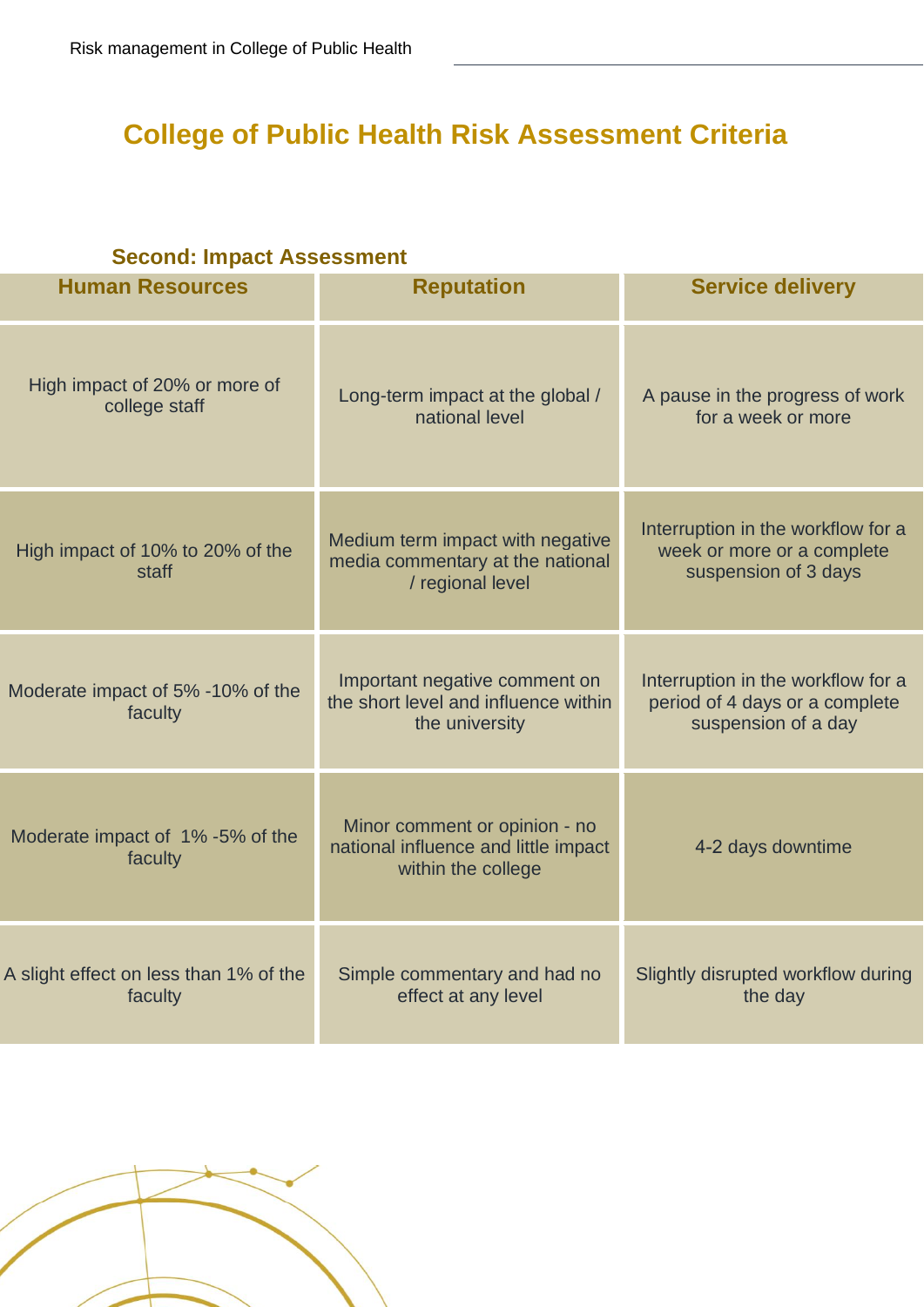#### **Step 5: Risk Evaluation**

In evaluating the risk, a scoring system is followed. The method followed in obtaining risk score consider the two main parameters: Impact (Consequences) and Likelihood (Probability).

After obtaining risk score, the college assess the severity level of risk. The top right corner of the matrix includes risks with highest likelihood and impact, which should be focused to mitigate the risk or maximize the opportunity

|                         |                         | <b>Consequences</b> |                         |              |                         |                       |  |
|-------------------------|-------------------------|---------------------|-------------------------|--------------|-------------------------|-----------------------|--|
| Low                     | <b>Minor</b>            | <b>Moderate</b>     | <b>Major</b>            | <b>Sever</b> |                         | <b>Likelihood</b>     |  |
| $\blacktriangleleft$    | $\overline{2}$          | $\overline{3}$      | $\overline{\mathbf{4}}$ | 5            |                         |                       |  |
| 5                       | 10                      | 15                  | 20                      | 25           | 5                       | <b>Almost certain</b> |  |
| $\overline{\mathbf{4}}$ | 8                       | 12                  | 16                      | 20           | $\overline{4}$          | <b>Likely</b>         |  |
| $\overline{\mathbf{3}}$ | 6                       | 9                   | 12                      | 15           | $\overline{\mathbf{3}}$ | <b>Possible</b>       |  |
| $\overline{2}$          | $\overline{\mathbf{4}}$ | $6\phantom{1}6$     | 8                       | 10           | $\overline{2}$          | <b>Unlikely</b>       |  |
| 1                       | $\overline{2}$          | $\overline{3}$      | $\overline{\mathbf{4}}$ | 5            | 1                       | Rare                  |  |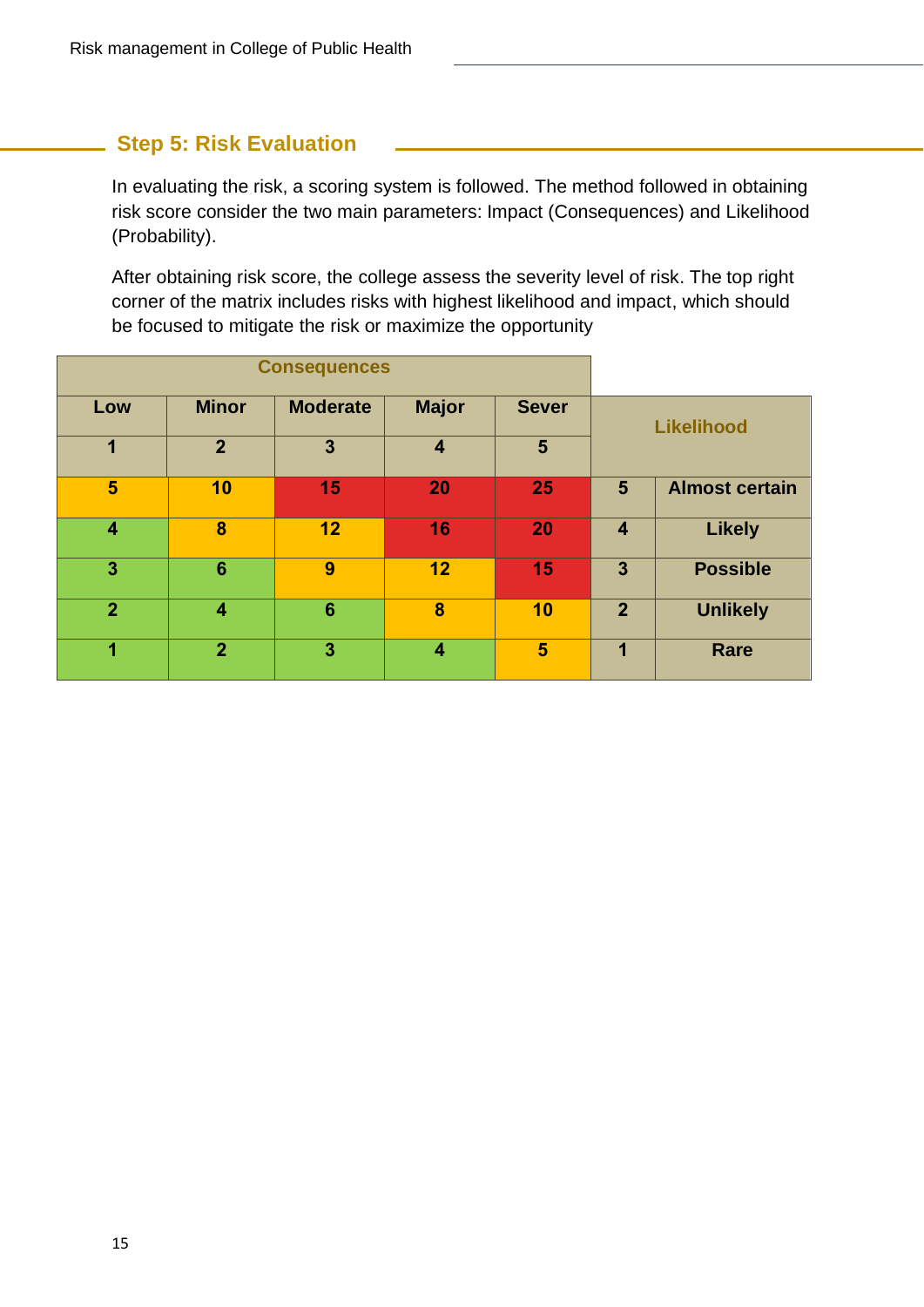Risks are assigned into one of the following three categories based on the risk score:

| Level                   | <b>Score</b> | <b>Description</b>                                                 |
|-------------------------|--------------|--------------------------------------------------------------------|
| <b>Intolerable Risk</b> | $25 - 15$    | <b>Immediate Action</b><br>Follow up within a month                |
| <b>Tolerable Risk</b>   | $7 - 14$     | <b>Needs a mitigation plan</b><br><b>Follow up within 6 months</b> |
| <b>Acceptable Risk</b>  | $1-6$        | Routine procedures are enough<br><b>Flow up annually</b>           |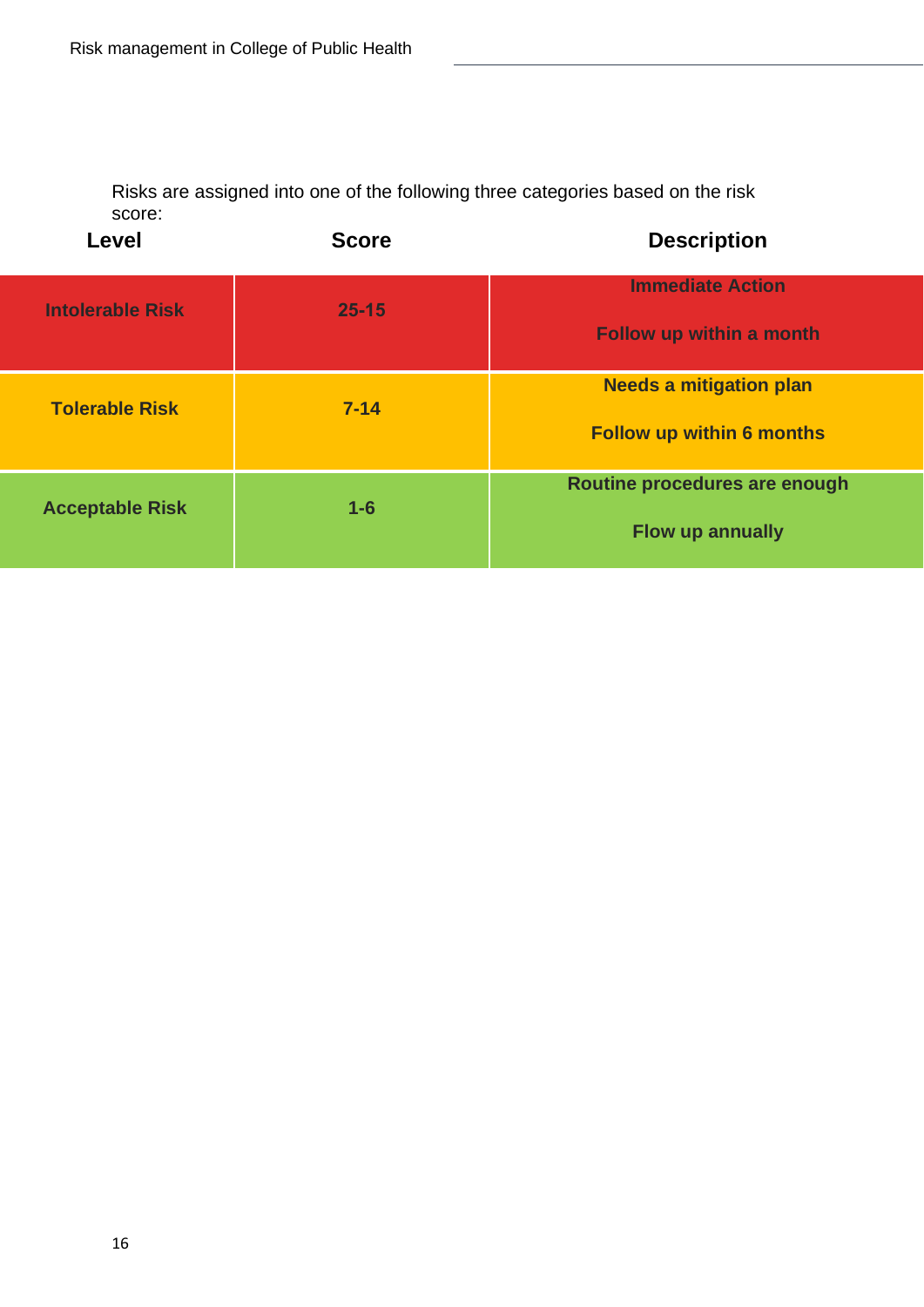#### **Step 6: Risk Treatment**

The purpose of risk response is to identify options for treating / controlling risks. Risk response is a cyclical process of assessing the response, determining whether residual risk levels (after response) are acceptable, developing a new response if necessary, and assessing the response again.

#### **Examples of mechanisms to reduce risks:**

- Policies and procedures,
- Physical and logical restrictions on IT systems,
- Authorization procedures, delegation of powers,
- Organizational structure and reporting lines
- Performance management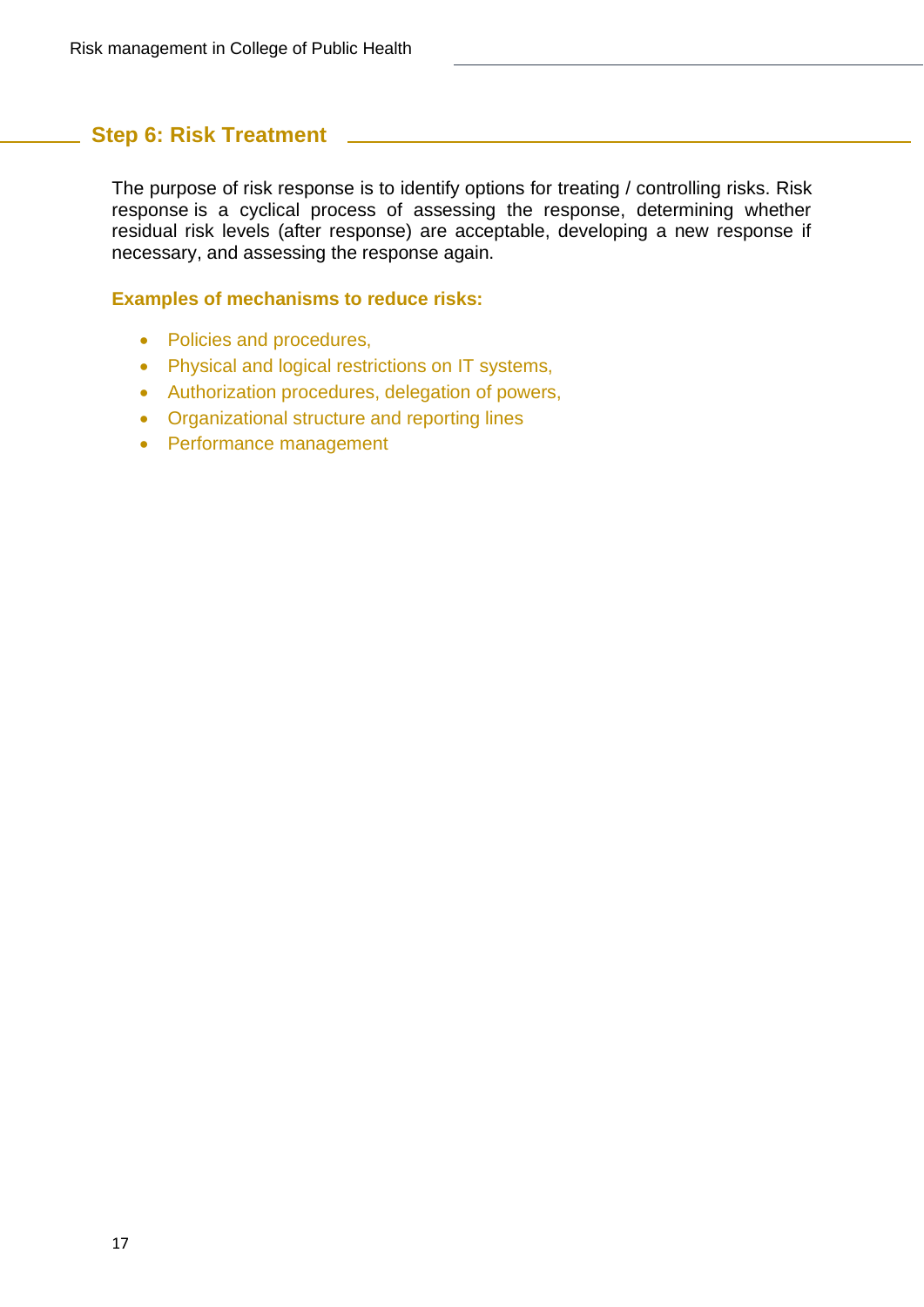#### **Step 7: Monitoring and review**

Regular monitoring and review (checking or surveillance) encompass all aspects of the risk management process and key for its effective implementation.

The monitoring and review processes should encompass all aspects of the risk management process for the purposes of:

- ensuring that controls are effective and efficient in both design and operation;
- obtaining further information to improve risk assessment;
- analyzing and learning lessons from events (including near-misses)
- Identifying new risks.
- Identifying the residual risks (level of risk after implementation of mitigation plans)
- Identifying the trends (the level of risk is increasing, decreasing or no change)

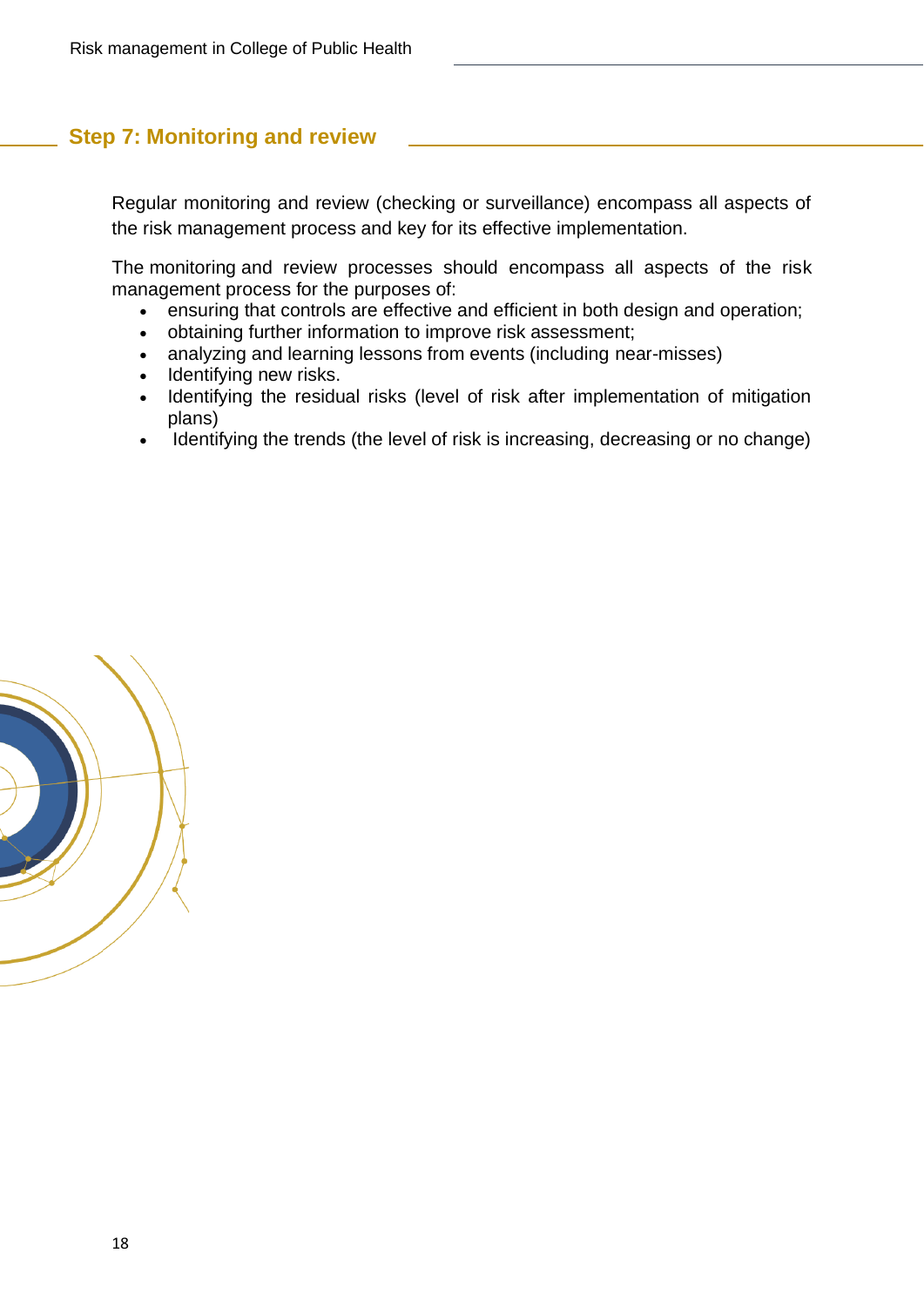## **College of Public Health Risk Register Form**

| <b>Risk Description</b>                       |                   |               |                  |                         |                    |
|-----------------------------------------------|-------------------|---------------|------------------|-------------------------|--------------------|
| <b>Risk Consequences</b>                      |                   |               |                  |                         |                    |
| <b>Current Controls</b>                       |                   |               |                  |                         |                    |
| <b>Immediate Action if the</b><br>risk occurs |                   |               |                  |                         |                    |
| Likelihood                                    | $\mathbf 1$       | $\frac{2}{2}$ | $\frac{3}{3}$    | $\boldsymbol{4}$        | 5                  |
| <b>Impact</b>                                 | $\overline{1}$    |               |                  | $\overline{\mathbf{4}}$ | 5                  |
| <b>Risk level</b>                             | <b>Acceptable</b> |               | <b>Tolerable</b> |                         | <b>Intolerable</b> |
| <b>Risk mitigation plan</b>                   |                   |               |                  |                         |                    |
| <b>Responsibility</b>                         |                   |               |                  |                         |                    |